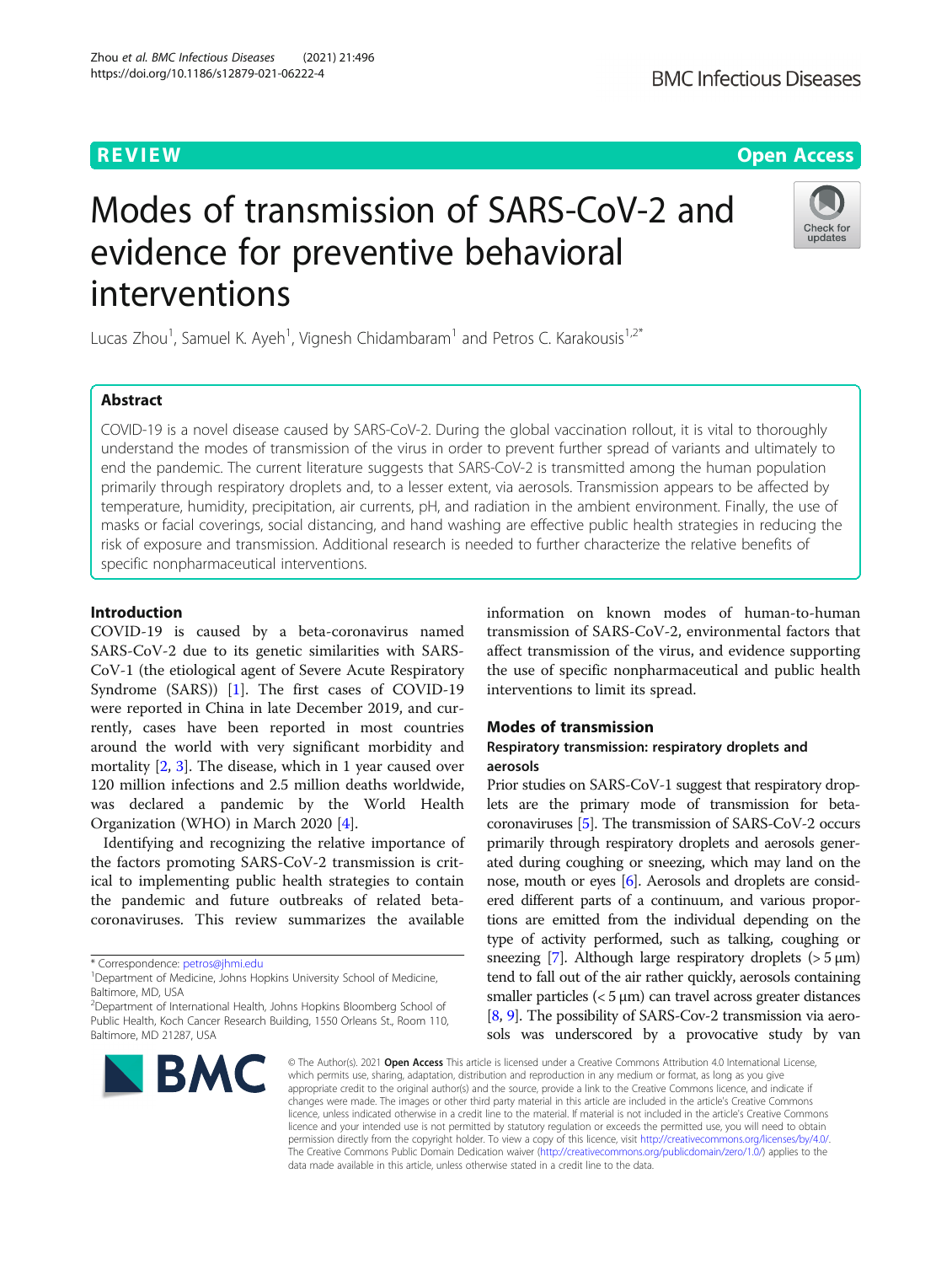Doremalen et al., who reported that SARS-CoV-2 can remain viable in aerosols for up to 3 h, with less than 20% reduction in infectious titer during this time period [\[10](#page-6-0)]. It is important to note, however, that this study utilized a nebulizing machine to generate very small  $(< 5 \mu m)$  airborne particles containing SARS-CoV-2  $(10^{5.25} 50\%$  tissue-culture infectious dose  $[TCID<sub>50</sub>]$  per milliliter), and it is unclear if typical patients with COVID-19 generate similar aerosols containing this burden of viable virions [\[11\]](#page-6-0).

Shen et al. investigated a COVID-19 outbreak during an outdoor religious ceremony in China [\[12](#page-6-0)]. Among the 31 people infected, 24 of them travelled to the ceremony in the same bus as the index case, and the remaining 7 had close contact with the index case at the ceremony. None of the patients who travelled in a different bus developed the infection. Case density was non-significantly higher in the area closest to the index case, who was presymptomatic. These findings suggest that airborne, and possibly aerosol, transmission of SARS-CoV-2, likely due to air recirculation and poor ventilation within the bus, were associated with the higher attack rate [\[12\]](#page-6-0).

In an analysis of the Skagit valley choir outbreak, Hamner et al. concluded that respiratory droplets were responsible for transmission. During a rehearsal, 52 out of the 60 naïve attendees (86.7%) were infected. Although seating charts were not provided, because the choir sat in a grid of approximately 4 ft deep by 13 ft wide, and the range of expelled respiratory droplets is approximately 6 ft, the index case could have infected the entire choir if he/she were positioned in the middle of the seating grid  $[13]$  $[13]$ . Another analysis of the same outbreak concluded that, because precautions that limited the potential for direct contact and droplet-facilitated infection were employed, such as the use of hand sanitizer and the avoidance of handshakes and hugging, the choir members likely become infected with SARS-CoV-2 by inhaling the aerosols from the index case, since singing can generate large amounts of aerosols [[14](#page-7-0)].

After investigating the potential contributions of respiratory droplets, aerosols, and fomites among new cases of COVID-19 aboard the Diamond Princess cruise ship, Azimi et al. concluded that short-range aerosols were the dominant mode of transmission [[15](#page-7-0)]. Investigating the same outbreak, Xu et al. did not find a substantial increase in cases after the stay-in-room policy was implemented, leading them to conclude that the virus was not spread through the central air-conditioning to individual rooms, and that long-range aerosol transmission may not be possible [\[16](#page-7-0)]. These data are compatible with respiratory droplet or short-range aerosol transmission.

In a case study of a spreader event in a restaurant in China, more infections were reported among members of the family seated downstream of the index case, along the flow of the air conditioner, than in the family seated

upstream [[17\]](#page-7-0). Santarpia et al. found that 63.2% of air samples from 11 residential isolation rooms in the Nebraska Biocontainment Unit and National Quarantine Unit and 58.3% of samples taken outside the rooms in the hallways tested positive for SARS-CoV-2 by RT-PCR [[18\]](#page-7-0). The air samples taken near infected patients had a higher concentration of RNA than those taken farther than 2 m away, near the door of the room (4.07 vs 2.48 copies/L of air, respectively) [[18\]](#page-7-0). Furthermore, viral RNA was detected in all the samples from the floor under beds. This could be explained by airflow modeling, which predicted that some fraction of the airflow was directed under the patients' beds [\[18\]](#page-7-0). Taken together, these results suggest that SARS-CoV-2 is transmitted through the airborne route, primarily through respiratory droplets and shortrange aerosols [\[18](#page-7-0)].

It should be noted that conclusions may be limited from SARS-CoV-2 environmental sampling studies reporting only RT-PCR data. This is because these studies reflect the presence of viral RNA rather than viable, transmissible virus. Nevertheless, additional research is needed to assess the contributions of short-range aerosols vs. respiratory droplets in the transmission of SARS- $CoV-2$ .

# Fomite transmission

Early in the pandemic, direct contact with fomites harboring SARS-CoV-2 and subsequent contact with the respiratory or ocular mucosa was implicated in virus transmission. In support of this possibility, infectious SARS-CoV-1 particles (P9 strain) were found to persist for up to 4–5 days on metal, paper surfaces, wood and plastic surfaces [[2\]](#page-6-0). A study of inanimate surfaces in two hospitals in Bangkok and Taipei detected SARS-CoV-1 RNA by RT-PCR in 12 of 43 swabs from patient rooms and 10 of 47 swabs from other parts of the hospital. However, all cultures of these samples showed no growth [[19\]](#page-7-0). The surface stability of SARS-CoV-2 appears to differ slightly from that of SARS-CoV-1, as the former remains viable on copper metal for up to 4 h, on cardboard for up to 1 day, and on plastic and stainless steel for  $2-3$  days  $[10, 11]$  $[10, 11]$  $[10, 11]$  $[10, 11]$ . However, it is important to note that the inoculum used to infect the surfaces in the latter study was significantly higher than that shed by infected persons [[10](#page-6-0), [11](#page-6-0)].

In a study by Ong et al., samples taken from bathroom surfaces, including toilets and sinks, in a clinical center treating patients with COVID-19 yielded positive results for viral RNA, suggesting that these surfaces could represent conduits for virus transmission  $[20]$ . A similar study was conducted by Guo et al. at Huoshenshen Hospital in Wuhan. SARS-CoV-2 RNA was detected in samples collected from the floors of the intensive care unit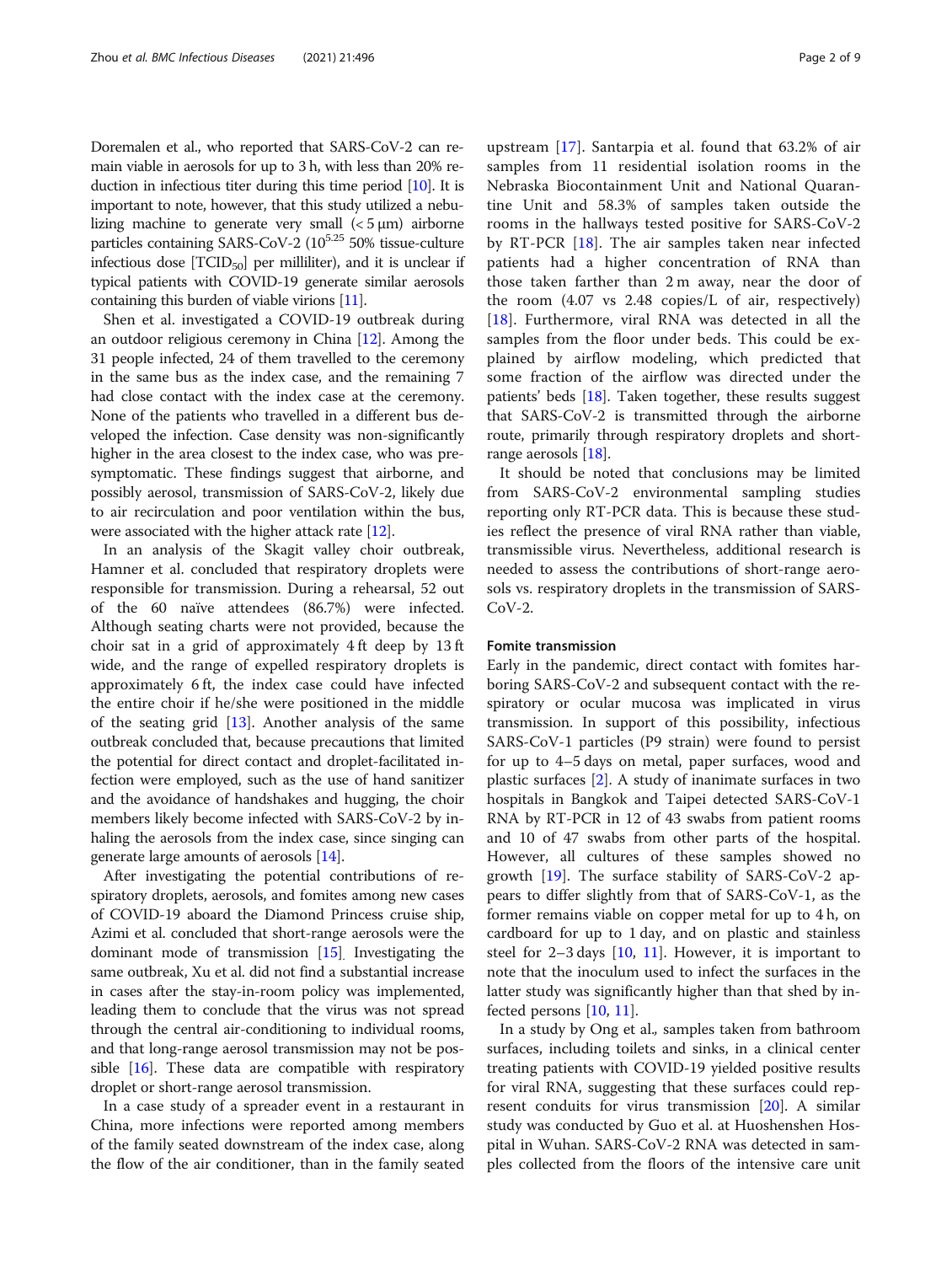(70%), general wards (15.4%), and the hospital pharmacy (100%) [\[8](#page-6-0)]. Interestingly, no patients entered the pharmacy before sample collection, suggesting that SARS-CoV-2 might be carried on the soles of the shoes of medical staff and subsequently aerosolized during walking. In particular, smaller particles  $( $2.5 \mu m$ )$  could be catapulted from personal protective equipment during removal, while the larger ones  $(> 2.5 \,\mu m)$  might be stirred from the floor by the shoes of the medical staff [[21\]](#page-7-0). The virus was also detected by PCR on other surfaces, like computer mice, trash cans, sickbed handrails, and doorknobs [[8\]](#page-6-0). Liu et al. showed that samples collected from hospital areas accessible only to medical staff yielded greater amounts of SARS-CoV-2 RNA than those collected from patient-accessible regions [[21\]](#page-7-0).

Although these data suggest that fomites might contribute to community and nosocomial spread of SARS-CoV-2, one should interpret the findings with caution. In studies investigating the viability of the virus on inanimate surfaces, very high inocula were used, and other environmental sampling studies tested for viral RNA rather than viable virus [[22](#page-7-0)]. Additional studies, with conditions more reflective of typical and real-life SARS-CoV-2 exposure conditions, should be conducted [\[22](#page-7-0), [23](#page-7-0)].

# Other body fluids

Studies have shown the presence of SARS-CoV-2 in human saliva. In a study by To et al., among 12 confirmed cases of COVID-19, 11 had virus detectable by PCR, and three patients had viable virus in their saliva [[24](#page-7-0)]. These findings could indicate direct infection of the salivary glands by SARS-CoV-2, or the transit of respiratory secretions from the nasopharynx or lower airways through the mouth. This could allow for the spread of SARS-CoV-2 through the exchange of saliva, e.g., by kissing or sharing toothbrushes [[25\]](#page-7-0).

Ocular involvement has not been described with MERS-CoV and SARS-CoV [[26\]](#page-7-0). On the other hand, in a study by Loon et al., the tear samples of three patients with SARS were shown to have SARS-CoV-1 RNA [\[27](#page-7-0)]. Xia et al. reported the presence of SARS-CoV-2 RNA in the tears of one of 30 COVID-19 patients with conjunctivitis [\[28\]](#page-7-0). However, viable virus could not be cultured from the samples in either of the above studies.

To study the potential transmission of SARS-CoV-2 through feces, Zhang et al. collected anal and oral swabs from 16 patients with COVID-19, and found detectable RNA in anal swabs from 4 and 6 patients 0 and 5 days since diagnosis, respectively [[29\]](#page-7-0). Conversely, oral swabs were positive by RT-PCR in 8 and 4 patients on day 0 and day 5, respectively. It is important to note that virus viability in fecal samples was not tested in this study [[29](#page-7-0)]. Nonetheless, it has been suggested that feces could be deposited on bathroom fomites as patients attempt to clean

themselves, and these could then be deposited onto re-spiratory mucosal surfaces [\[30\]](#page-7-0). Ding and colleagues detected a robust viral RNA signal in 4 out of the 107 samples collected from surfaces in the bathroom area in a COVID-19 dedicated hospital [[31](#page-7-0)]. It is also possible that aerosolization of SARS-CoV-2 from feces during toilet flushes may result in transmission [\[31\]](#page-7-0).

Qiu et al. were unable to detect virus by RT-PCR in vaginal samples collected from 10 women with COVID-19 [[32](#page-7-0)]. As only one sample was collected from each woman, and some of them were collected more than 17 days after infection, the window for detection of SARS-CoV-2 could have been missed. Furthermore, since all of them were postmenopausal, it is unclear if these findings are generalizable to younger women [\[32](#page-7-0)].

Pan et al. analyzed 6 male patients with symptoms suggestive of viral orchitis  $[33]$  $[33]$  $[33]$ , but were unable to detect SARS-CoV-2 RNA in their semen. Similarly, Song et al. found that semen samples collected from each of 12 patients recovering from COVID-19 and the postmortem testes samples from a deceased individual tested negative for SARS-CoV-2 RNA [\[34](#page-7-0)]. In contrast, Li et al. recovered SARS-CoV-2 RNA from the semen of 6 of 38 patients with active COVID-19  $[35]$  $[35]$ . Also, it was noted that three of the six patients with RNA-positive semen died subsequently, but all 32 semen-negative patients survived. This suggests that the presence of SARS-CoV-2 in semen might be a marker of severe disease. Although reproductive fluids are unlikely to represent a significant mode for transmission of SARS-CoV-2, additional studies are needed to fully assess the risk patients with COVID-19 pose to their sexual partners.

# Environmental factors

# Temperature, humidity, and precipitation

Kampf et al. noted that high temperatures (above 30 °C) reduce the viability of coronaviruses, while low temperatures (4 °C) prolong their persistence to over 28 days [[36\]](#page-7-0). Darnell et al. found that progressively higher temperatures resulted in accelerated inactivation of SARS-CoV-1 [[37\]](#page-7-0), leading the authors to conclude that pasteurization may be highly effective in inactivating the virus [[37\]](#page-7-0). Humidity may also affect coronavirus survival in the environment. HCoV-299E had improved viability at 50% humidity compared to 30% [\[36\]](#page-7-0). Chan et al. found that subjecting SARS-CoV-1 to > 95% humidity produced a smaller reduction in viral titer than at 40– 50% humidity [\[38](#page-7-0)]. Sobral et al. estimated that for every one-degree Fahrenheit increase in ambient temperature, the number of confirmed COVID-19 infections decreased by 1.44 cases/day, while for each inch increase in precipitation/day, there was an increase of 56.01 cases/day [\[39](#page-7-0)]. These results suggest that the persistence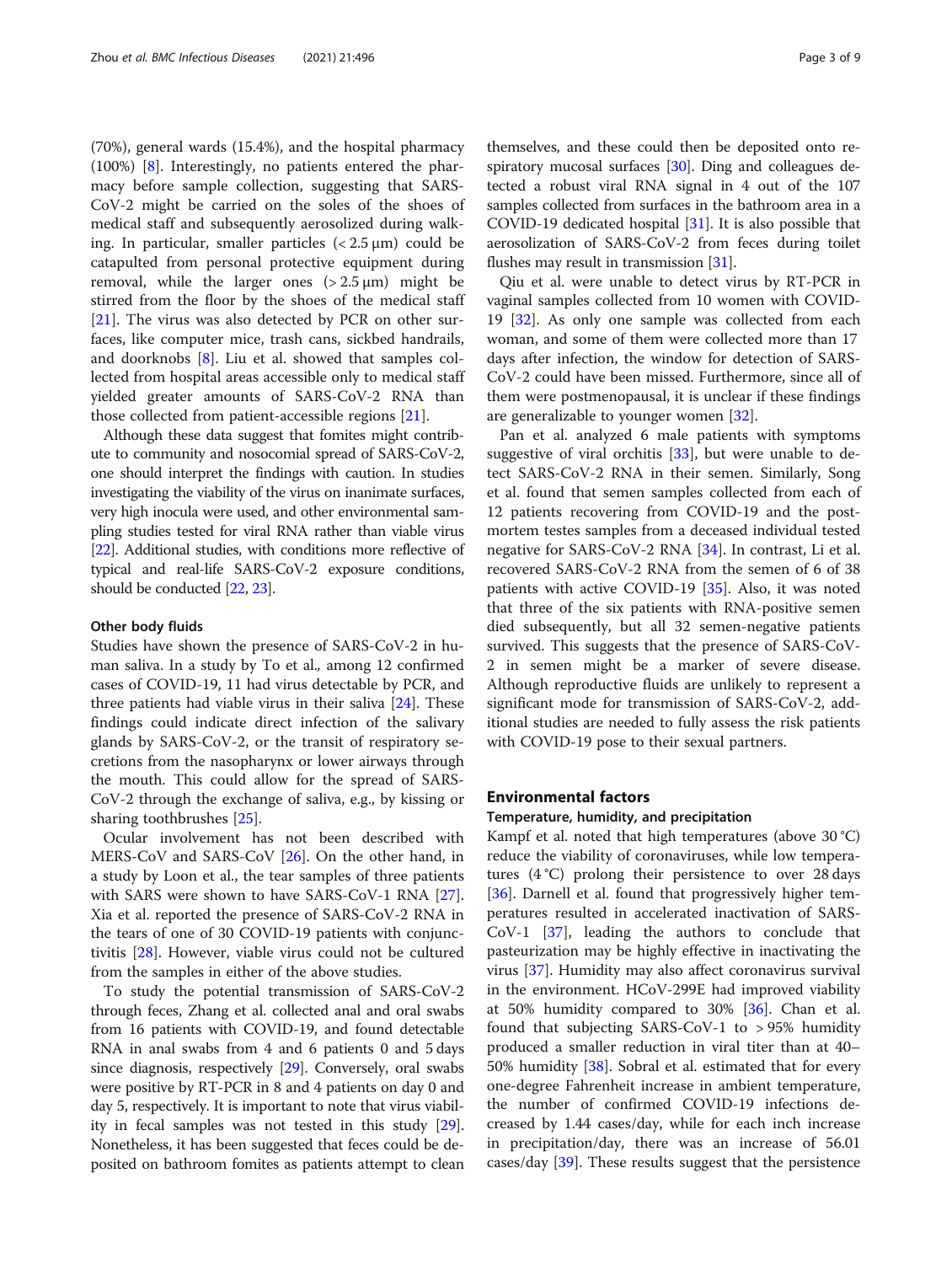of SARS-CoV-2 might correlate negatively with temperature and positively with humidity.

However, other studies have suggested that the relationship between relative humidity and coronavirus stability in the environment may not be linear. Casanova et al. observed that SARS-CoV-1 survival was greatest at 20 and 80% humidity, and lowest at 50% [[40\]](#page-7-0). In addition to low average temperature and mild diurnal temperature range, Liu et al. concluded that low humidity favors COVID-19 transmission [\[41\]](#page-7-0). Eykelbosh reported that high relative humidity reduces airborne material and the viability of virus in airborne particles and on surfaces, thereby decreasing the risk of COVID-19 transmission in humid environments [[42\]](#page-7-0).

Using transmission data of two beta-coronaviruses, HCoV-HKU1 and HCoV-OC43, Baker et al. generated computational models to simulate the global spread of SARS-CoV-2. The results from the first model showed that the basic reproduction number  $(R_0)$  might decline or remain the same as the humidity increases [[43\]](#page-7-0). This suggests that SARS-CoV-2 survival may be inversely correlated with humidity. The second model suggests that pandemic size is dependent on latitude: in the northern hemisphere, the differences in simulations performed in New York, London, and Delhi were not significant, despite all three having very different climates. All tropical locations had longer duration and lower intensity pandemics than northern locations. The third model concluded that if the  $R_0$  is higher, control measures are more important in reducing the impact of the pandemic. If  $R_0$  is lower, climate plays a more substantial role in determining the magnitude of the pandemic [\[43\]](#page-7-0).

The majority of the evidence suggests that elevated temperature adversely affects SARS-CoV-2 viability, however the precise effect of humidity remains unclear. More research is needed to elucidate the dependence of SARS-CoV-2 transmission on climate, especially at lower temperatures and humidity.

# Radiation

UV light, with a wavelength of 254 nm, is an effective biocide. However, excessive exposure can cause eye and skin irritation in the short-term, and scarring in the long term [[44](#page-7-0), [45](#page-7-0)]. In contrast, UVC light, with a wavelength of 207–222 nm, is believed to be safer [[46](#page-7-0)]. Buonanno et al. noted that when aerosolized HCoV-OC43 was exposed to UVC levels well below the regulatory exposure limit of 3 mJ/cm<sup>2</sup>, 99.9% of particles were inactivated. Thus, it was estimated that 25 min of exposure to  $3 \text{ mJ/cm}^2$  of UVC light could inactivate 99.9% of SARS-CoV-2 particles with minimal risk of harm to nearby humans [[46\]](#page-7-0).

Darnell et al. found that gamma radiation from Cobalt-60 and UVA had no effect on SARS-CoV-1 inactivation, even after 15 min of exposure [\[37\]](#page-7-0). However, UVC light emitted from a source 3 cm from the sample at an intensity of  $4016 \mu W/cm^2$  partially inactivated SARs-CoV-1 after 1 min of exposure and completely inactivated  $\left[\leq1.0$  TCID<sub>50</sub> (log<sub>10</sub>)] the virus after 15 min. Duan et al. achieved inactivation of SARS-CoV-1 after 60 min by using a light intensity >  $90 \mu W/cm^2$  at a distance of 80 cm [\[2](#page-6-0)]. Because the CDC has used a much higher dose of  $2 \times 10^6$  rad of gamma radiation from Cobalt-60 to inactivate potential SARS-CoV-infected serum specimens for study in BSL2 laboratories compared to the  $1.5 \times 10^4$  rad used by Darnell et al., these results do not invalidate the CDC's radiation sterilization guidelines [[37\]](#page-7-0).

It is important to note these virus inactivation approaches may not be feasible in practice. Mills et al. found that a  $1$  J/cm<sup>2</sup> dose of UVC radiation on circular coupons prepared from N95 respirators was sufficient to kill MERS-CoV and SARS-CoV-1 [[47\]](#page-7-0). However, such a dose was insufficient to sterilize a sizable number of soiled facepieces and straps [[47\]](#page-7-0). Narla et al. concluded that it is essential to make sure that no shadowing materials, e.g., cosmetics or sunscreen, are present on PPE when sanitizing to ensure thorough cleaning [\[48](#page-7-0)]. Further research is needed to determine the necessary radiation dosages to achieve virus sterilization.

# pH

Extremely basic and acidic conditions significantly reduce SARS-CoV-1 viability [[37\]](#page-7-0). Exposure of SARS-CoV-1 to pH  $12-14$  for 1 hour and pH of  $1-3$  at  $25-$ 35° C completely inactivated the virus. In contrast, a pH range of 5–9 was generally hospitable to SARS-CoV-1, regardless of temperature. Further studies are needed to test the translatability of these results to SARS-CoV-2 [[37\]](#page-7-0).

# Measures to prevent transmission

Doung-Ngern et al. conducted a case-control study in Thailand to determine the extent to which preventive measures independently reduce COVID-19 transmission [[49\]](#page-7-0). They found that maintaining an interpersonal distance of greater than 1 m reduced the odds ratio of developing COVID-19 to less than 0.2. The next greatest reduction was that produced by always wearing any face mask (nonmedical or medical mask), followed by occasional use of a mask, as each practice reduced the odds ratio to just over 0.2. Finally, limiting interpersonal contact to less than 15 min and at least sporadic handwashing reduced the odds ratio to around 0.3 [\[49](#page-7-0)].

# Use of face masks or coverings

The WHO and CDC have recommended the routine universal use of face masks or coverings to prevent SARS-CoV-2 transmission during the pandemic [\[16](#page-7-0), [50](#page-7-0)].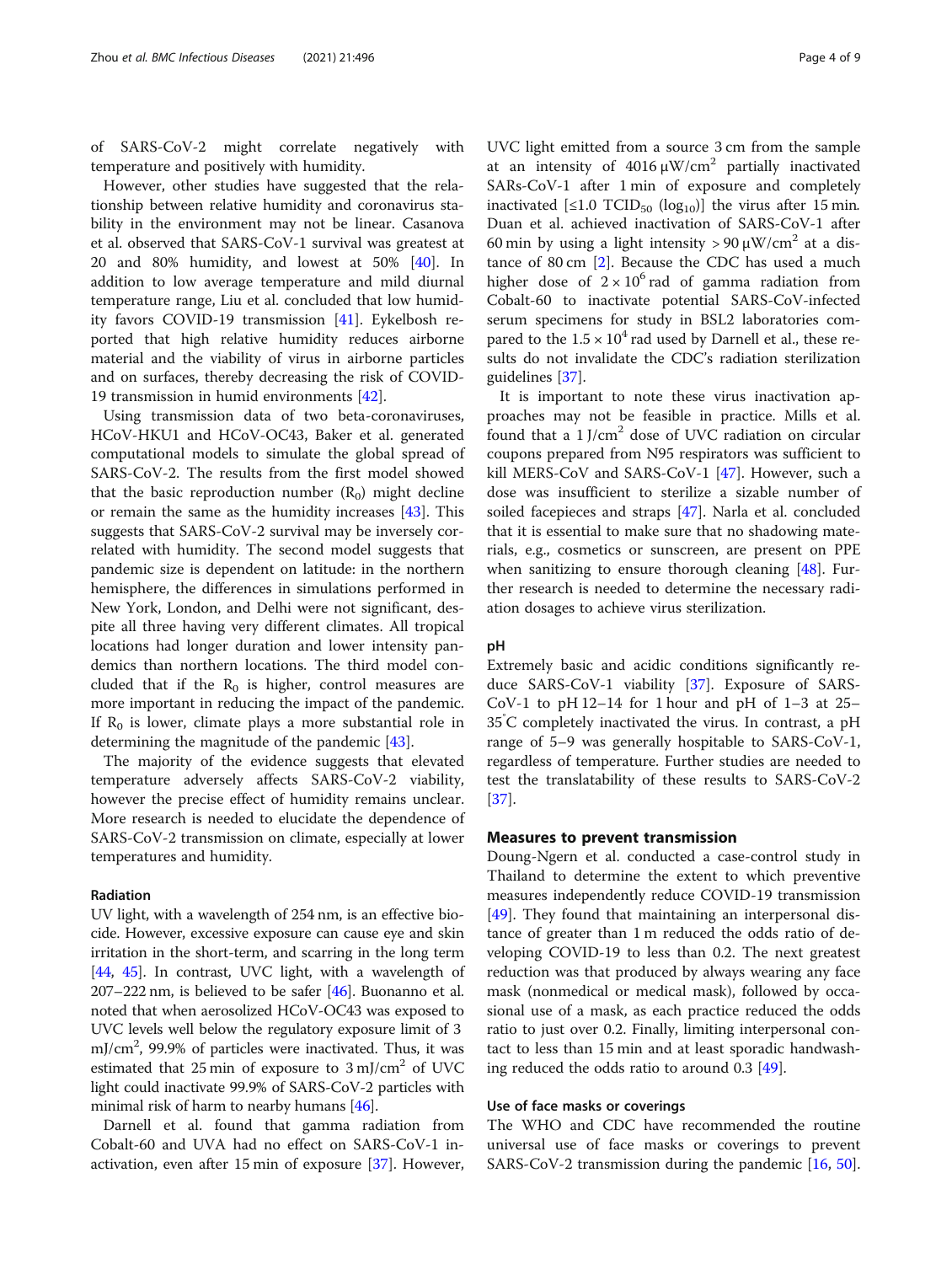Since a significant drop in COVID-19 incidence in New York City and Italy coincided with mandated use of face masks/coverings, Zhang et al. concluded that airborne transmission was the dominant route for the spread of COVID-19 [\[51](#page-7-0)]. However, Leung et al. reported that facemasks or coverings may also prevent the spread of SARS-CoV-2 via respiratory droplets [[52\]](#page-7-0).

In a study at the Boston's Mass General Brigham hospitals, the SARS-CoV-2 positivity rate changed from a daily increase of 1.16% per day to a daily decrease of 0.49% per day after instituting a mandatory masking policy for all healthcare workers and patients [\[53](#page-7-0)]. Similarly, Lyu et al. studied the association between masking mandates and transmission rates across the U.S. and found that daily case rates declined by 0.9, 1.1, 1.4, 1.7, and 2% within 1–5, 6–10, 11–15, 16–20, and 21 or more days, respectively, after masking mandates [[54\]](#page-7-0). All case rate declines were statistically significant, indicating that masks are effective in reducing SARS-CoV-2 transmission. A case-control study by Fisher et al. found that visiting restaurants and coffee shops that offer dine-in options, where masks are removed while eating and drinking, were associated with higher SARS-CoV-2 positivity [\[55\]](#page-7-0).

N95 respirators can filter 95% or more of particles as small as  $0.3$ -µm in diameter [[56\]](#page-8-0). Leung et al. found that even surgical masks are capable of filtering both SARS-CoV-2-containing respiratory droplets and aerosols in exhaled breath [[52](#page-7-0)]. However, an earlier study found that surgical masks reduced the emission of respiratory droplets, but not of aerosols containing influenza virus [[57](#page-8-0)]. The reason for the differences in efficacy of surgical masks in preventing expulsion of SARS-CoV-2 and influenza by the wearer remains unexplored.

Furthermore, Verma et al. found that folded handkerchiefs and homemade facemasks reduced the size of the particle cloud, but noted that particles leaked around the edges and through the material of such masks [\[58\]](#page-8-0). In a study by Chan et al. assessing the efficacy of surgical masks to prevent COVID-19 infection in golden hamsters, they found that orienting the mask such that the fluidrepellent blue layer faced the naïve hamsters resulted in fewer infections than if the mask was reversed [\[59\]](#page-8-0).

A contact tracing investigation of a mechanically ventilated patient with delayed COVID-19 diagnosis at a Singapore hospital identified 41 health care workers who had exposure to aerosol-generating procedures for at least 10 min at a distance of less than 2 m from the patient  $[60]$ . Of these contacts, 85% wore surgical masks during the aerosol-generating procedures, while the remainder wore N95 masks. None of the 41 health care workers acquired COVID-19 infection, leading the authors to conclude that surgical masks, hand hygiene, and other standard procedures protected them from

becoming infected  $[60]$ . These findings are consistent with prior studies showing that N95 masks are not significantly superior to surgical masks for preventing influenza infection in health care workers [\[61](#page-8-0)]. These findings offer some reassurance that surgical masks may be acceptable alternatives in high-risk settings where N95 masks are not available.

As in the nosocomial setting, the use of face masks also appears to be effective in preventing SARS-CoV-2 transmission in the community. In a hair salon in Missouri, two hair stylists attended to 139 clients between first symptom onset and testing positive. One stylist wore a double-layered cotton face covering, and the other stylist wore either a double-layered cotton face covering or a surgical mask at work during the time period before and while feeling ill. All the clients at the salon wore face masks during the entire appointment. None of the 139 clients reported developing COVID-19, and none of the 67 clients who underwent nasopharyngeal swab for RT-PCR testing for SARS-CoV-2 had positive results. However, four housemates of stylist A subsequently developed COVID-19 infection [[62,](#page-8-0) [63](#page-8-0)]. These findings show that face coverings provide effective protection against virus transmission, including in indoor airspaces, and also that the home environment, especially when masks are not routinely used, represents one of the most common venues of transmission [[64\]](#page-8-0). A trial by Bundgaard et al. showed that mask wearing did not reduce the risk of SARS-CoV-2 infection in the wearer. However, there were a number of limitations to this study, including poor adherence to mask wearing in the intervention group  $[65]$  $[65]$  $[65]$ . Also, this study did not investigate the potential protection against COVID-19 offered to the greater community due to mask wearing [[65](#page-8-0), [66](#page-8-0)].

Since face masks or coverings significantly reduce the expulsion of respiratory droplets and aerosols containing SARS-CoV-2 by infected individuals [[52\]](#page-7-0), their universal use could reduce community transmission during the pre-symptomatic stage or in asymptomatic individuals. This is particularly important since various studies suggest that 40–80% of COVID-19 cases are asymptomatic [[67,](#page-8-0) [68](#page-8-0)], although such individuals may still be contagious [\[69](#page-8-0), [70](#page-8-0)]. Also, He et al., found that patients with COVID-19 infection begin shedding viral particles up to 3 days prior to displaying symptoms, with peak infectiousness occurring up to 2 days before symptom onset [[71\]](#page-8-0), leading the authors to conclude that 25–69% of COVID-19 transmission occurs during the presymptomatic period [[71\]](#page-8-0). Several recent meta-analyses also support the conclusion that face mask use significantly reduces COVID-19 transmission and infection rates [\[72](#page-8-0), [73](#page-8-0)].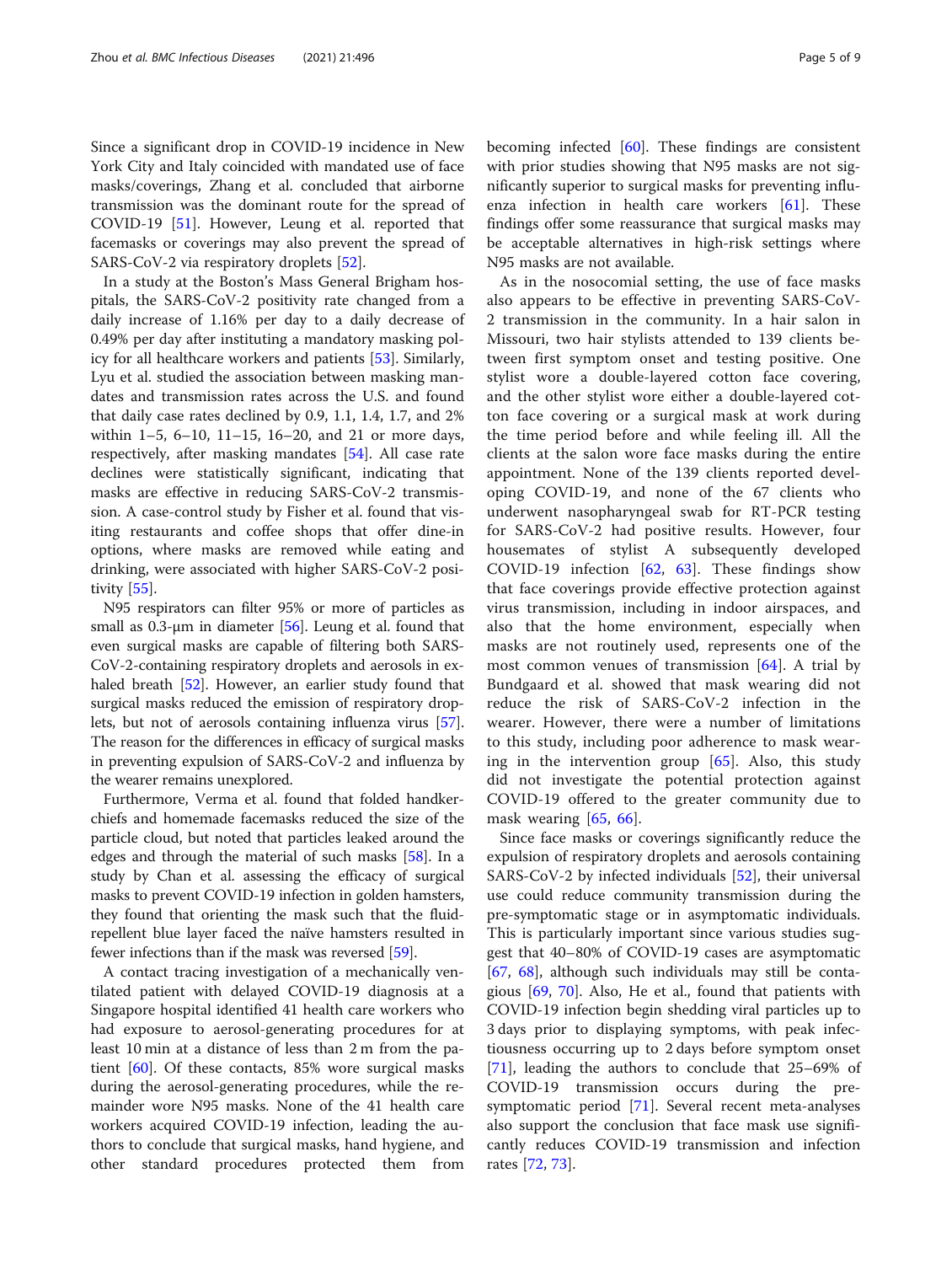Many U.S. health care systems have implemented the use of eye protection in addition to face masks/covering during interactions of medical personnel and staff with low-risk inpatients and ambulatory patients [\[74](#page-8-0)]. Huang et al. reported the case of a man potentially infected with SARS-CoV-2 through the ocular membranes during an inspection in Wuhan [\[75](#page-8-0)]. Despite using an N95 mask, he developed redness of the eyes several days before the onset of pneumonia. A study by Chu et al. found that the adjusted odds ratio for infection in people using eye protection versus those who did not was 0.12 to 0.39, which lends further support for the use of eye protection [[76\]](#page-8-0). More studies and data are needed before recommending the routine use of face shields or safety goggles in public spaces.

# Social distancing

Although the maximum transmission distance of aerosolized SARS-CoV-2 is not definitively known, the CDC suggests that carriers can infect people within a 6 ft radius [\[13\]](#page-7-0). This is supported by the systematic review by Chu et al., which found that virus transmission was significantly lower with physical distancing of 1 m or more, compared with a distance of less than 1 m (pooled adjusted odds ratio of 0.18 [95% CI 0·09 to 0·38]) [\[52](#page-7-0)]. These results are consistent with respiratory droplets, and perhaps short-range aerosols, as the primary mode by which SARS-CoV-2 is transmitted. Nevertheless, longer range aerosol transmission of SARS-CoV-2 is still possible. Some researchers believe that aerosolized SARS-CoV-2 particles can be dispersed to distances up to 10 ft [[77\]](#page-8-0), while Guo et al. suggested that the maximum transmission distance of aerosolized SARS-CoV-2 could be  $4 \text{ m } [8]$  $4 \text{ m } [8]$ . A recent study compared the incident cases of SARS-CoV-2 among students and staff in Massachusetts public schools by comparing districts with different physical distancing requirements [\[78](#page-8-0)]. This study showed that among 251 eligible school districts, the case rates among students and staff were similar in the districts with  $\geq 3$  ft versus  $\geq 6$  ft of physical distancing requirement [\[78](#page-8-0)]. More research is needed to conclusively determine the minimum separation required for social distancing to be effective.

Gallaway et al. observed that shortly after the lifting of stay-at-home orders, case counts increased by 151% in the first 2 weeks of June in Arizona. Following the implementation of mask-wearing mandates and social distancing, case counts fell 75% over 4 weeks [\[79](#page-8-0)]. Because pre-symptomatic and symptomatic transmission comprise the majority of the total  $R_0$  of SARS-CoV-2, Ferretti et al. concluded that preventing interactions between infected individuals and their contacts is the best way to halt the COVID-19 epidemic [[80\]](#page-8-0).

However, emerging evidence suggests that sharing indoor space is a major SARS-CoV-2 infection risk. Qian et al. investigated the circumstances surrounding 7324 cases of COVID-19, of which only two occurred outdoors [\[64](#page-8-0)]. These data suggest that while self-isolation and quarantine may help to reduce the overall transmission rate of COVID-19, it might increase the risk of indoor transmission [\[64](#page-8-0)]. Kupferschmidt also suggested that home isolation together with other individuals might not be ideal to prevent COVID-19 transmission [[81\]](#page-8-0). In an epidemiological investigation of an outbreak at an indoor call center in South Korea, 97 of 1143 people tested positive, with an attack rate of 43.5% (95%CI, 36.9–50.4)  $[82]$  $[82]$ . SARS-CoV-2 is thought to have a dispersion factor 'k' slightly higher than that of MERS, another related coronavirus. Thus, being in close proximity in enclosed spaces is an important factor contributing to SARS-CoV-2 transmission [[81](#page-8-0)].

# Hand hygiene

The WHO and CDC recommend frequent handwashing and hand sanitization using at least 70% alcohol solutions to prevent spreading and contracting COVID-19 [[83](#page-8-0)–[85](#page-8-0)]. These recommendations were corroborated by Kratzel et al., who found that both 80% ethanol and 75% 2-propanol reduced the amount of viable SARS-CoV particles by over 99.9% [\[86](#page-8-0)]. Kampf et al. observed that ethanol was more effective than 2-propranol against SARS-CoV, with a  $10^{5.5}$  reduction in viral infectivity in 30 s by 95% ethanol, and  $10^{4.0}$  reduction with 75% 2propranol [\[36](#page-7-0)]. Darnell et al. reported that neither 1: 4000 dilution formalin nor glutaraldehyde could completely inactivate SARS-CoV-1 at  $4^{\circ}$  C. However, at higher temperature, formalin and glutaraldehyde inactivated SARS-CoV-1 particles in two to 3 days [[36,](#page-7-0) [37](#page-7-0)]. More research is needed to determine the most effective biocide against SARS-CoV-2.

In the case-control study by Doung-Ngern et al., handwashing was associated with a reduced odds ratio of transmission (0.34; 95%CI 0.13–0.87), but the protection is significantly lower when compared to mask wearing [[49\]](#page-7-0). Given that hand hygiene is a relatively straightforward and benign public health measure, it seems prudent to continue to recommend its implementation. However, given the low likelihood of fomites as vectors of transmission relative to respiratory droplets and short-range aerosols, the emphasis of public health messaging should be placed on mask wearing and physical distancing for preventing SARS-CoV-2 transmission.

# Maintaining preventive behavioral interventions during the COVID vaccine rollout

A number of COVID-19 vaccines are currently being administered. While they have the potential to curb the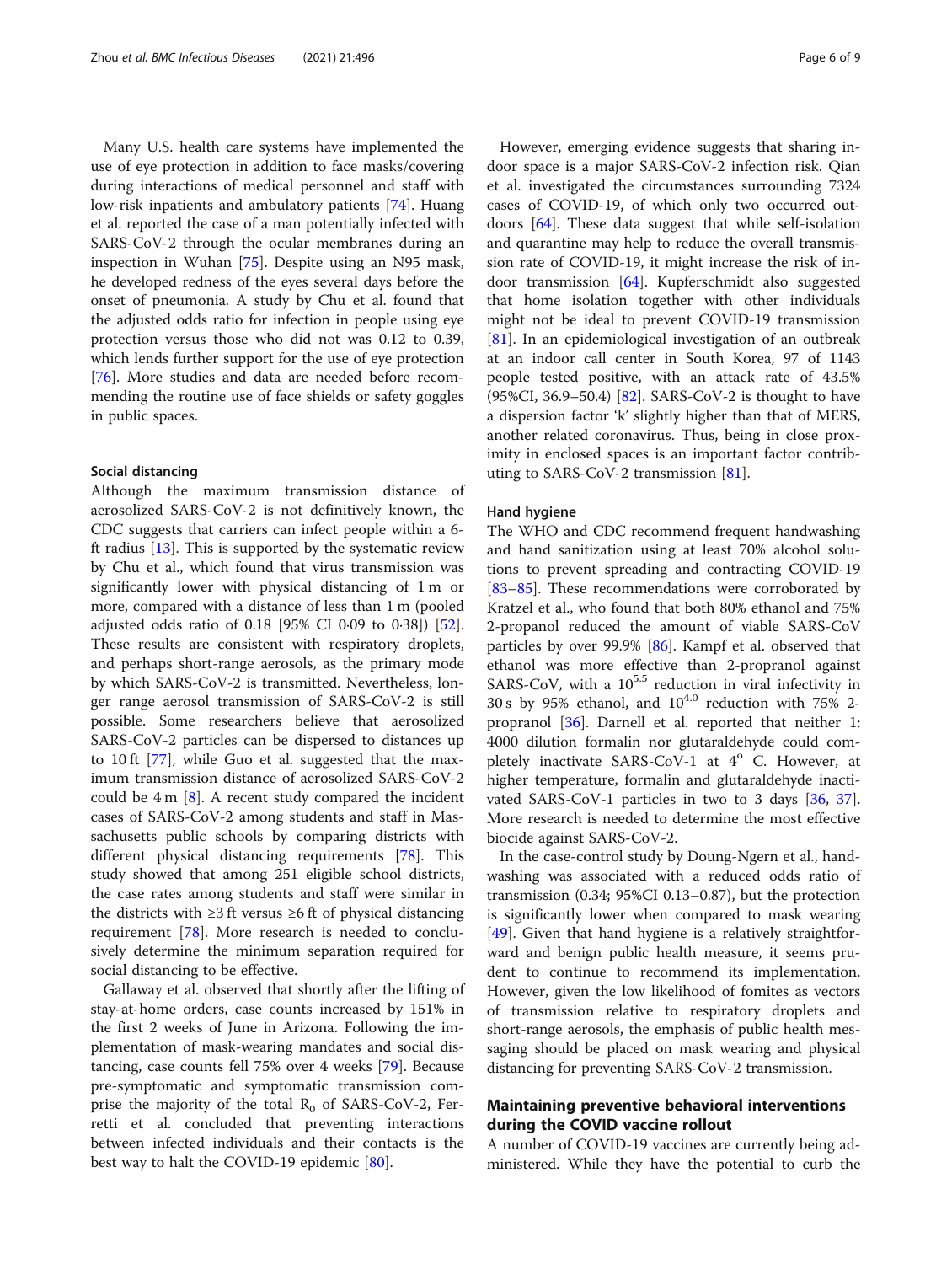<span id="page-6-0"></span>pandemic, it is important to note that until the threshold for herd immunity is met, it remains important to implement behavioral interventions to minimize transmission through various routes discussed above [[87\]](#page-8-0). Such interventions will also prevent the evolution of novel variants against which current vaccines might be less effective [[88\]](#page-8-0). Though it is not clear what this threshold is, computational models predict that even in the most ideal of circumstances, vaccines need to be administered to a majority of the population in order to significantly reduce SARS-CoV-2 transmission. Mukandavir et al. suggests that in South Africa, even with a 100% effective vaccine, over 65% of the population must be vaccinated for the COVID-19 outbreak to be contained [\[89](#page-8-0)]. More realistically, a vaccine with 70% efficacy must be administered to almost 95% of the South African population to contain the epidemic [\[89\]](#page-8-0). A model of the United States predicts that if face mask use stops completely, between 33 and 58% of the population would need to be vaccinated with a 100% effective vaccine to suppress the epidemic [\[90](#page-8-0)]. This threshold is roughly the same in the realistic scenario where face mask use is reduced by 50% and vaccine effectiveness is 80% [[90\]](#page-8-0). As more research is done to determine the threshold for herd immunity, the sustained implementation of preventive behavioral interventions remains important in preventing ongoing community transmission of SARS-CoV-2.

# Conclusion

Current knowledge suggests that the transmission dynamics of SARS-CoV-2 is similar to that of other beta-coronaviruses, with the respiratory system being the most common point of entry and respiratory droplets and aerosols being the most common modes of transmission. Based on epidemiological and modeling data, the CDC and WHO have developed guidance to prevent transmission of the infection. There is substantial evidence to show that the regular use of any face mask, and social distancing can effectively reduce the transmission of this virus. There is not enough evidence on the type of mask that is best for the prevention of transmission of infection in the community. Handwashing with soap or the use of alcohol sanitizer have also been shown to reduce the risk of infection in the community to a certain extent. More research is needed on the sterilization of instruments and surfaces, and the importance of the role of fomites in the transmission of the infection. Further research on SARS-CoV-2 will also expand our understanding of the transmission of other respiratory viruses.

## Authors' contributions

L. Z., and P.C.K. conceived the study. L.Z., S. A., V. C and P.C.K. drafted the manuscript. V.C. and P.C.K. corrected the draft. All authors critically reviewed the manuscript and approved the final version of the article.

#### Funding

The study was supported by NIH K24 AI143447 to P.C.K.

#### Availability of data and materials

As this is a review article, primary data were not obtained.

### Declarations

### Ethics approval and consent to participate

Ethics committee approval was not required for this review article.

#### Consent for publication

All authors consent towards publication of this manuscript in BMC infectious diseases.

# Competing interests

The authors declare no competing interests.

# Received: 14 December 2020 Accepted: 21 May 2021 Published online: 28 May 2021

#### References

- 1. Guo YR, Cao QD, Hong ZS, Tan YY, Chen SD, Jin HJ, et al. The origin, transmission and clinical therapies on coronavirus disease 2019 (COVID-19) outbreak- A n update on the status. Military Medical Research. 2020;7. [https://doi.org/10.1186/s40779-020-00240-0.](https://doi.org/10.1186/s40779-020-00240-0)
- 2. Duan S-M, Zhao X-S, Wen R-F, Huang J-J, Pi G-H, Zhang S-X, et al. Stability of SARS coronavirus in human specimens and environment and its sensitivity to heating and UV irradiation. Biomed Environ Sci. 2003;16(3): 246–55.
- 3. Chidambaram V, Tun NL, Haque WZ, Majella MG, Sivakumar RK, Kumar A, et al. Factors associated with disease severity and mortality among patients with COVID-19: A systematic review and meta-analysis. Bhatt GC, editor. PLoS One. 2020;15(11):e0241541.
- 4. Coronavirus (COVID-19) Google News [Internet]. [cited 2020 Oct 25]. Available from: [https://news.google.com/covid19/map?hl=en-US&mid=%2](https://news.google.com/covid19/map?hl=en-US&mid=%2Fm%2F02j71&gl=US&ceid=US%3Aen) [Fm%2F02j71&gl=US&ceid=US%3Aen](https://news.google.com/covid19/map?hl=en-US&mid=%2Fm%2F02j71&gl=US&ceid=US%3Aen)
- 5. Seto WH, Tsang D, Yung RWH, Ching TY, Ng TK, Ho M, et al. Effectiveness of precautions against droplets and contact in prevention of nosocomial transmission of severe acute respiratory syndrome (SARS). Lancet. 2003; 361(9368):1519–20. [https://doi.org/10.1016/S0140-6736\(03\)13168-6.](https://doi.org/10.1016/S0140-6736(03)13168-6)
- 6. Li Q, Guan X, Wu P, Wang X, Zhou L, Tong Y, et al. Early transmission dynamics in Wuhan, China, of novel coronavirus–infected pneumonia. N Engl J Med. 2020;382(13):1199–207. <https://doi.org/10.1056/NEJMoa2001316>.
- 7. Asadi S, Wexler AS, Cappa CD, Barreda S, Bouvier NM, Ristenpart WD. Aerosol emission and superemission during human speech increase with voice loudness. Sci Rep. 2019;9(1):1–10.
- Guo Z-D, Wang Z-Y, Zhang S-F, Li X, Li L, Li C, et al. Aerosol and surface distribution of severe acute respiratory syndrome coronavirus 2 in hospital wards, Wuhan, China, 2020. Emerg Infect Dis. 2020;26(7):1586–91.
- 9. Fernstrom A, Goldblatt M. Aerobiology and its role in the transmission of infectious diseases. J Pathogens. 2013;2013:1–13. [https://doi.org/10.1155/2](https://doi.org/10.1155/2013/493960) [013/493960.](https://doi.org/10.1155/2013/493960)
- 10. Van Doremalen N, Bushmaker T, Morris DH, Holbrook MG, Gamble A, Williamson BN, et al. Aerosol and surface stability of SARS-CoV-2 as compared with SARS-CoV-1. New England J Med Massachussetts Medical Society. 2020;382:1564–7.
- 11. Rubens JH, Karakousis PC, Jain SK, Schwartz KL, Kim J, Garber G, et al. Stability and viability of SARS-CoV-2. N Engl J Med. 2020;382(20):1962–6. [https://doi.org/10.1056/NEJMc2007942.](https://doi.org/10.1056/NEJMc2007942)
- 12. Shen Y, Li C, Dong H, Wang Z, Martinez L, Sun Z, et al. Community outbreak investigation of SARS-CoV-2 transmission among bus riders in eastern China. JAMA Intern Med. 2020;180(12):1665–71. [https://doi.org/10.1](https://doi.org/10.1001/jamainternmed.2020.5225) [001/jamainternmed.2020.5225](https://doi.org/10.1001/jamainternmed.2020.5225).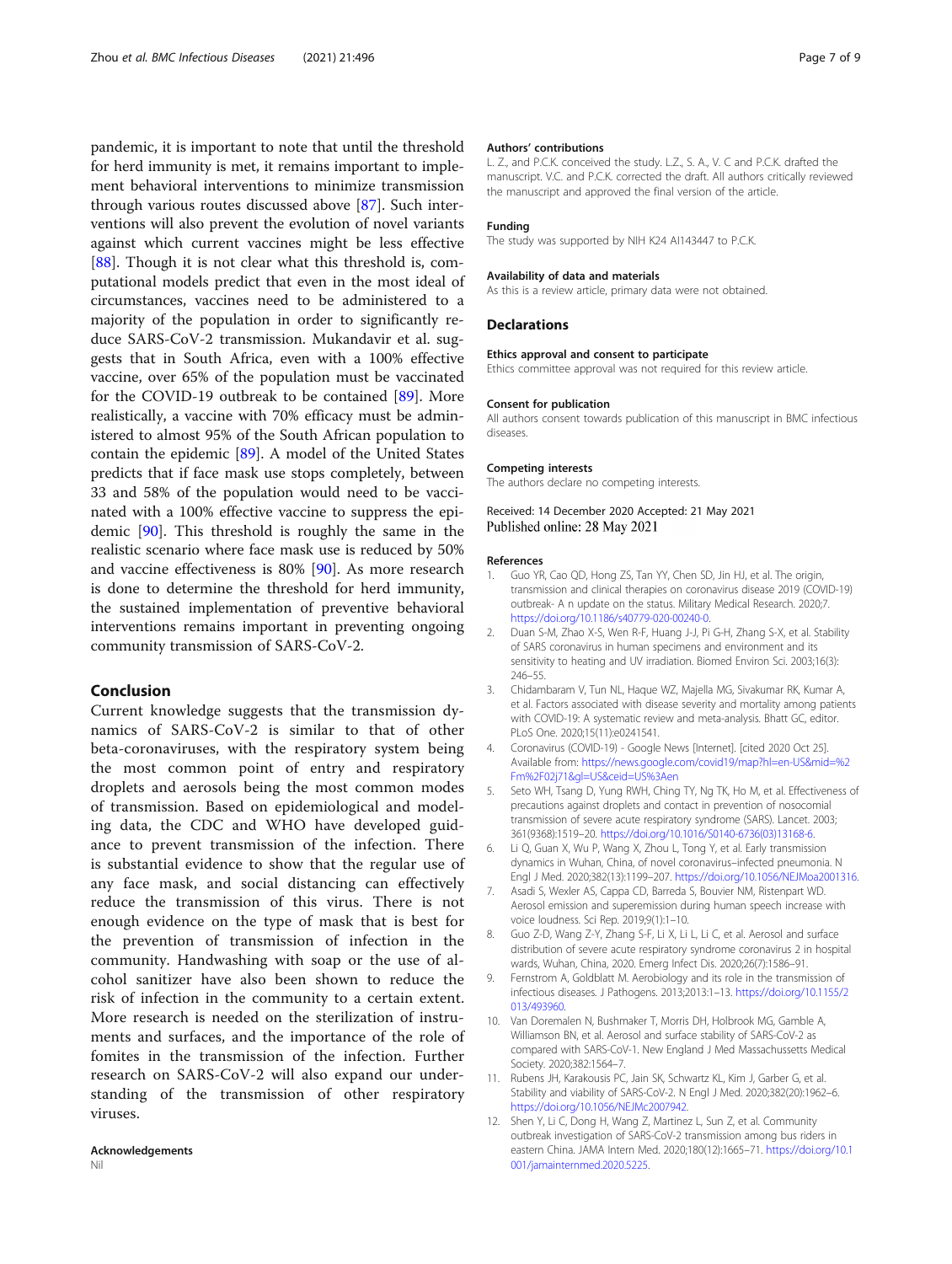- <span id="page-7-0"></span>13. How to Protect Yourself & Others | CDC [Internet]. [cited 2020 Oct 9]. Available from: [https://www.cdc.gov/coronavirus/2019-ncov/prevent](https://www.cdc.gov/coronavirus/2019-ncov/prevent-getting-sick/prevention.html)[getting-sick/prevention.html](https://www.cdc.gov/coronavirus/2019-ncov/prevent-getting-sick/prevention.html)
- 14. Miller SL, Nazaroff WW, Jimenez JL, Boerstra A, Buonanno G, Dancer SJ, et al. Transmission of SARS-CoV-2 by inhalation of respiratory aerosol in the Skagit Valley Chorale superspreading event. Indoor Air. 2020:ina.12751.
- 15. Azimi P, Keshavarz Z, Guillermo J, Laurent C, Stephens BR, Allen JG. Mechanistic Transmission Modeling of COVID-19 on the Diamond Princess Cruise Ship Demonstrates the Importance of Aerosol Transmission. medRxiv. 2020;2020:07.13.20153049.
- 16. Xu P, Qian H, Miao T, Yen H, Tan H, Cowling B, et al. Transmission routes of Covid-19 virus in the Diamond Princess Cruise ship. medRxiv. 2020;2020:04. 09.20059113.
- 17. Lu J, Gu J, Li K, Xu C, Su W, Lai Z, et al. COVID-19 outbreak associated with Air conditioning in restaurant, Guangzhou, China, 2020. Emerg Infect Dis. 2020;26(7):1628–31. <https://doi.org/10.3201/eid2607.200764>.
- 18. Santarpia JL, Rivera DN, Herrera VL, Morwitzer MJ, Creager HM, Santarpia GW, et al. Aerosol and surface contamination of SARS-CoV-2 observed in quarantine and isolation care. Sci Rep. 2020;10(1):12732. [https://doi.org/10.1](https://doi.org/10.1038/s41598-020-69286-3) [038/s41598-020-69286-3.](https://doi.org/10.1038/s41598-020-69286-3)
- 19. Dowell SF, Simmerman JM, Erdman DD, Wu JSJ, Chaovavanich A, Javadi M, et al. Severe acute respiratory syndrome coronavirus on hospital surfaces. Clin Infect Dis. 2004;39(5):652–7. [https://doi.org/10.1086/422652.](https://doi.org/10.1086/422652)
- 20. Ong SWX, Tan YK, Chia PY, Lee TH, Ng OT, Wong MSY, et al. Air, Surface Environmental, and Personal Protective Equipment Contamination by Severe Acute Respiratory Syndrome Coronavirus 2 (SARS-CoV-2) from a Symptomatic Patient. JAMA. 2020;323(16):1610–2. [https://doi.org/10.1001/jama.2020.3227.](https://doi.org/10.1001/jama.2020.3227)
- 21. Liu Y, Ning Z, Chen Y, Guo M, Liu Y, Gali NK, et al. Aerodynamic analysis of SARS-CoV-2 in two Wuhan hospitals. Nature (London). 2020;582(7813):557– 60. <https://doi.org/10.1038/s41586-020-2271-3>.
- 22. Goldman E. Exaggerated risk of transmission of COVID-19 by fomites. Lancet Infect Dis Lancet Publishing Group. 2020;20:892–3.
- 23. Mondelli MU, Colaneri M, Seminari EM, Baldanti F, Bruno R. Low risk of SARS-CoV-2 transmission by fomites in real-life conditions. The Lancet Infectious Diseases. 2020;21. [https://doi.org/10.1016/S1473-3099\(20\)30678-2](https://doi.org/10.1016/S1473-3099(20)30678-2).
- 24. To KKW, Tsang OTY, Yip CCY, Chan KH, Wu TC, Chan JMC, et al. Consistent detection of 2019 novel coronavirus in saliva. Clin Infect Dis. 2020;71(15):841–3.
- 25. Wei J, Li Y. Airborne spread of infectious agents in the indoor environment. Am J Infect Control. 2016;44(9):S102–8. [https://doi.org/10.1016/j.ajic.2016.06.003.](https://doi.org/10.1016/j.ajic.2016.06.003)
- 26. Li J-PO, Lam DSC, Chen Y, Ting DSW. Novel coronavirus disease 2019 (COVID-19): the importance of recognising possible early ocular manifestation and using protective eyewear. Br J Ophthalmol. 2020;104(3): 297–8. <https://doi.org/10.1136/bjophthalmol-2020-315994>.
- 27. Loon S-C, Teoh SCB, Oon LLE, Se-Thoe S-Y, Ling A-E, Leo Y-S, et al. The severe acute respiratory syndrome coronavirus in tears. Br J Ophthalmol. 2004;88(7):861–3. <https://doi.org/10.1136/bjo.2003.035931>.
- 28. Xia J, Tong J, Liu M, Shen Y, Guo D. Evaluation of coronavirus in tears and conjunctival secretions of patients with SARS-CoV-2 infection. J Med Virol. 2020;92(6):589–94. [https://doi.org/10.1002/jmv.25725.](https://doi.org/10.1002/jmv.25725)
- 29. Zhang W, Du R-H, Li B, Zheng X-S, Yang X-L, Hu B, et al. Molecular and serological investigation of 2019-nCoV infected patients: implication of multiple shedding routes. Emerg Microbes Infect. 2020;9(1):386–9. [https://](https://doi.org/10.1080/22221751.2020.1729071) [doi.org/10.1080/22221751.2020.1729071](https://doi.org/10.1080/22221751.2020.1729071).
- 30. COVID-19: Toilets dominate environmental detection of SARS-CoV-2 in a hospital - CEBM [Internet]. [cited 2020 Oct 14]. Available from: [https://www.](https://www.cebm.net/study/covid-19-toilets-dominate-environmental-detection-of-sars-cov-2-in-a-hospital/) [cebm.net/study/covid-19-toilets-dominate-environmental-detection-of-sars](https://www.cebm.net/study/covid-19-toilets-dominate-environmental-detection-of-sars-cov-2-in-a-hospital/)[cov-2-in-a-hospital/](https://www.cebm.net/study/covid-19-toilets-dominate-environmental-detection-of-sars-cov-2-in-a-hospital/)
- 31. Ding Z, Qian H, Xu B, Huang Y, Miao T, Yen HL, et al. Toilets dominate environmental detection of severe acute respiratory syndrome coronavirus 2 in a hospital. Sci Total Environ. 2021;753:141710. [https://doi.org/10.1016/j.](https://doi.org/10.1016/j.scitotenv.2020.141710) [scitotenv.2020.141710.](https://doi.org/10.1016/j.scitotenv.2020.141710)
- 32. Qiu L, Liu X, Xiao M, Xie J, Cao W, Liu Z, et al. SARS-CoV-2 is not detectable in the vaginal fluid of women with severe COVID-19 infection. Clin Infect Dis. 2020;71(15):813–7. [https://doi.org/10.1093/cid/ciaa375.](https://doi.org/10.1093/cid/ciaa375)
- 33. Pan F, Xiao X, Guo J, Song Y, Li H, Patel DP, et al. No evidence of severe acute respiratory syndrome–coronavirus 2 in semen of males recovering from coronavirus disease 2019. Fertil Steril. 2020;113(6):1135–9. [https://doi.](https://doi.org/10.1016/j.fertnstert.2020.04.024) [org/10.1016/j.fertnstert.2020.04.024.](https://doi.org/10.1016/j.fertnstert.2020.04.024)
- 34. Song C, Wang Y, Li W, Hu B, Chen G, Xia P, et al. Absence of 2019 novel coronavirus in semen and testes of COVID-19 patients. Biol Reprod. 2020; 103(1):4–6. [https://doi.org/10.1093/biolre/ioaa050.](https://doi.org/10.1093/biolre/ioaa050)
- 35. Li D, Jin M, Bao P, Zhao W, Zhang S. Clinical characteristics and results of semen tests among men with coronavirus disease 2019. JAMA Netw Open. 2020;3(5):e208292. <https://doi.org/10.1001/jamanetworkopen.2020.8292>.
- 36. Kampf G, Todt D, Pfaender S, Steinmann E. Persistence of coronaviruses on inanimate surfaces and their inactivation with biocidal agents. J Hospital Infect. 2020;104(3):246–51. [https://doi.org/10.1016/j.jhin.2020.01.022.](https://doi.org/10.1016/j.jhin.2020.01.022)
- 37. Darnell MER, Subbarao K, Feinstone SM, Taylor DR. Inactivation of the coronavirus that induces severe acute respiratory syndrome, SARS-CoV. J Virol Methods. 2004;121(1):85–91. [https://doi.org/10.1016/j.jviromet.2004.](https://doi.org/10.1016/j.jviromet.2004.06.006) [06.006.](https://doi.org/10.1016/j.jviromet.2004.06.006)
- 38. Chan KH, Peiris JSM, Lam SY, Poon LLM, Yuen KY, Seto WH. The effects of temperature and relative humidity on the viability of the SARS coronavirus. Adv Virol. 2011;2011:1–7. [https://doi.org/10.1155/2011/734690.](https://doi.org/10.1155/2011/734690)
- 39. Sobral MFF, Duarte GB, da Penha Sobral AIG, Marinho MLM, de Souza Melo A. Association between climate variables and global transmission oF SARS-CoV-2. Sci Total Environ. 2020;729:138997. [https://doi.org/10.1016/j.](https://doi.org/10.1016/j.scitotenv.2020.138997) [scitotenv.2020.138997.](https://doi.org/10.1016/j.scitotenv.2020.138997)
- 40. Casanova LM, Jeon S, Rutala WA, Weber DJ, Sobsey MD. Effects of Air temperature and relative humidity on coronavirus survival on surfaces. Appl Environ Microbiol. 2010;76(9):2712–7. <https://doi.org/10.1128/AEM.02291-09>.
- 41. Liu J, Zhou J, Yao J, Zhang X, Li L, Xu X, et al. Impact of meteorological factors on the COVID-19 transmission: a multi-city study in China. Sci Total Environ. 2020 Jul;726:138513. <https://doi.org/10.1016/j.scitotenv.2020.138513>.
- 42. Eykelbosh A. High-humidity environments and the risk of COVID-19 transmission [internet]. 2020. Available from: [https://ncceh.ca/sites/default/files/](https://ncceh.ca/sites/default/files/High%20Humidity%20Environments%20-%20Oct%2022%202020%20FINAL.pdf) [High%20Humidity%20Environments%20-%20Oct%2022%202020%20FINAL.pdf](https://ncceh.ca/sites/default/files/High%20Humidity%20Environments%20-%20Oct%2022%202020%20FINAL.pdf)
- 43. Baker RE, Yang W, Vecchi GA, Metcalf CJE, Grenfell BT. Susceptible supply limits the role of climate in the early SARS-CoV-2 pandemic. Science (American Association for the Advancement of Science). 2020;369(6501): 315–9. <https://doi.org/10.1126/science.abc2535>.
- 44. Zaffina S, Camisa V, Lembo M, Vinci MR, Tucci MG, Borra M, et al. Accidental exposure to UV radiation produced by germicidal lamp: case report and risk assessment. Photochem Photobiol. 2012;88(4):1001–4. [https://doi.org/1](https://doi.org/10.1111/j.1751-1097.2012.01151.x) [0.1111/j.1751-1097.2012.01151.x.](https://doi.org/10.1111/j.1751-1097.2012.01151.x)
- 45. Trevisan A, Piovesan S, Leonardi A, Bertocco M, Nicolosi P, Pelizzo MG, et al. Unusual high exposure to ultraviolet-C radiation. Photochem Photobiol. 2006;82(4):1077. <https://doi.org/10.1562/2005-10-27-RA-728>.
- 46. Buonanno M, Welch D, Shuryak I, Brenner DJ. Far-UVC light (222 nm) efficiently and safely inactivates airborne human coronaviruses. Sci Rep. 2020;10(1):10285. [https://doi.org/10.1038/s41598-020-67211-2.](https://doi.org/10.1038/s41598-020-67211-2)
- 47. Mills D, Harnish DA, Lawrence C, Sandoval-Powers M, Heimbuch BK. Ultraviolet germicidal irradiation of influenza-contaminated N95 filtering facepiece respirators. Am J Infect Control. 2018;46(7):e49–55. [https://doi.](https://doi.org/10.1016/j.ajic.2018.02.018) [org/10.1016/j.ajic.2018.02.018](https://doi.org/10.1016/j.ajic.2018.02.018).
- 48. Narla S, Lyons AB, Kohli I, Torres AE, Parks-Miller A, Ozog DM, et al. The importance of the minimum dosage necessary for UVC decontamination of N95 respirators during the COVID-19 pandemic. Photodermatol Photoimmunol Photomed. 2020;36(4):324–5. [https://doi.org/10.1111/](https://doi.org/10.1111/phpp.12562) [phpp.12562](https://doi.org/10.1111/phpp.12562).
- 49. Doung-ngern P, Suphanchaimat R, Panjangampatthana A, Janekrongtham C, Ruampoom D, Daochaeng N, et al. Case-control study of use of personal protective measures and risk for SARS-CoV 2 infection, Thailand. Emerg Infect Dis. 2020;26(11):2607–16. [https://doi.org/10.3201/eid2611.203003.](https://doi.org/10.3201/eid2611.203003)
- 50. Use Masks to Help Slow Spread | CDC [Internet]. [cited 2020 Oct 21]. Available from: [https://www.cdc.gov/coronavirus/2019-ncov/prevent](https://www.cdc.gov/coronavirus/2019-ncov/prevent-getting-sick/diy-cloth-face-coverings.html)[getting-sick/diy-cloth-face-coverings.html](https://www.cdc.gov/coronavirus/2019-ncov/prevent-getting-sick/diy-cloth-face-coverings.html)
- 51. Zhang R, Li Y, Zhang AL, Wang Y, Molina MJ. Identifying airborne transmission as the dominant route for the spread of COVID-19. Proc Natl Acad Sci. 2020;117(26):14857–63. [https://doi.org/10.1073/pnas.2009637117.](https://doi.org/10.1073/pnas.2009637117)
- 52. Leung NHL, Chu DKW, Shiu EYC, Chan KH, McDevitt JJ, Hau BJP, et al. Respiratory virus shedding in exhaled breath and efficacy of face masks. Nat Med. 2020;26(5):676–80. <https://doi.org/10.1038/s41591-020-0843-2>.
- 53. Boston hospitals show wearing face masks lowered coronavirus spread among workers during surge [Internet]. [cited 2020 Oct 21]. Available from: [https://www.bostonherald.com/2020/07/15/boston-hospitals-show-universa](https://www.bostonherald.com/2020/07/15/boston-hospitals-show-universal-mask-wearing-lowered-coronavirus-spread-among-workers-during-surge/) [l-mask-wearing-lowered-coronavirus-spread-among-workers-during-surge/](https://www.bostonherald.com/2020/07/15/boston-hospitals-show-universal-mask-wearing-lowered-coronavirus-spread-among-workers-during-surge/)
- 54. Lyu W, Wehby GL. Community use of face masks and COVID-19: evidence from a natural experiment of state mandates in the US. Health Aff. 2020; 39(8):1419–25. [https://doi.org/10.1377/hlthaff.2020.00818.](https://doi.org/10.1377/hlthaff.2020.00818)
- 55. Fisher KA, Tenforde MW, Feldstein LR, Lindsell CJ, Shapiro NI, Files DC, et al. Community and close contact exposures associated with COVID-19 among